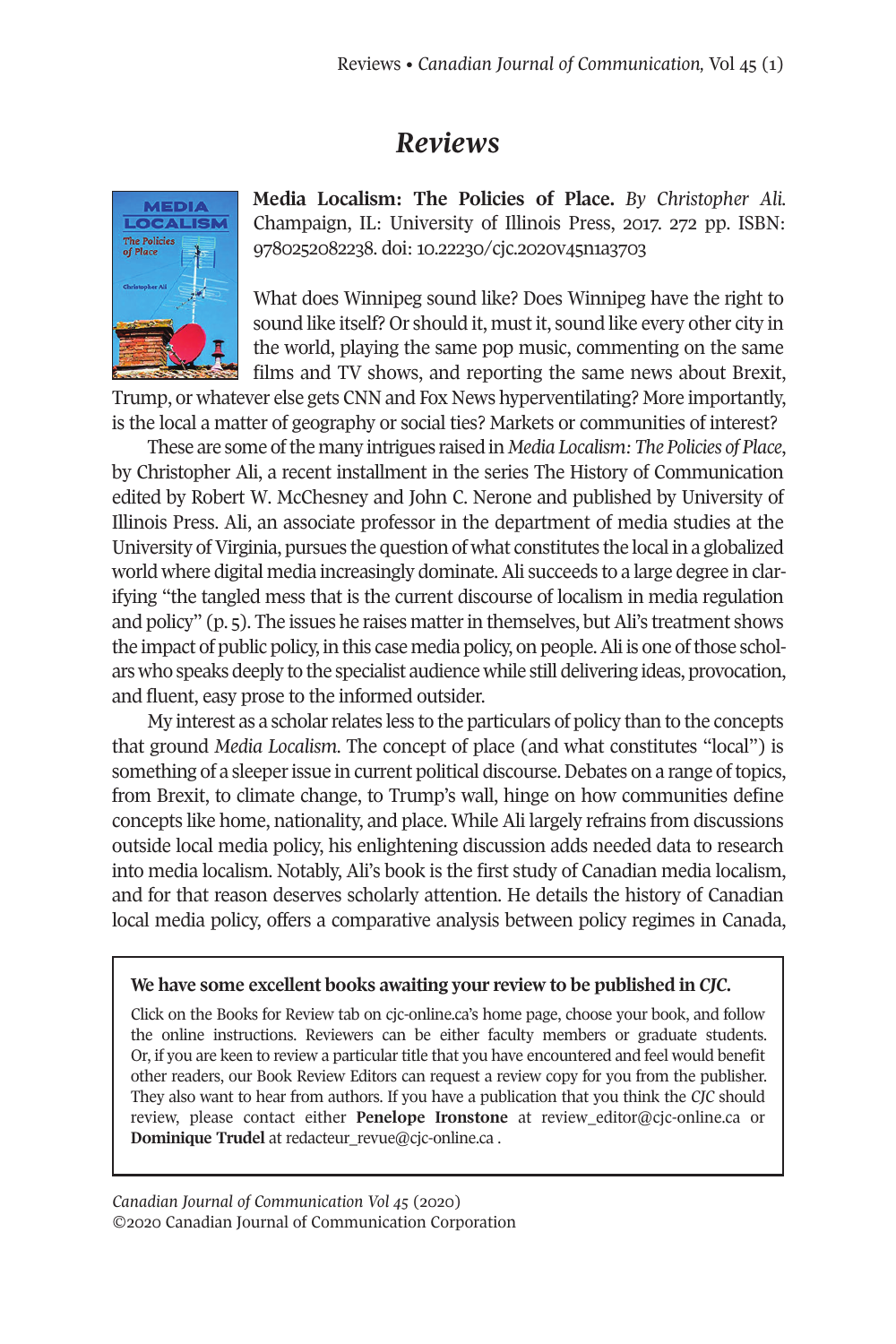Britain, and the United States, and offers fuel for debates about policy, the nature of place, and local civics. *Media Localism* converses with conservative concerns about place found in *Why Place Matters:Geography,Identity, and Civic Life in ModernAmerica* (McClay & McAllister, 2014) as fluently as it does with new media scholarship about the differences between local and global, as found in *Locating Emerging Media* (Halegoua & Aslinger, 2015).

Ali arrives at particularly intriguing conclusions. One is Ali's point that local media is a merit good rather than a mere public good. A merit good is a boon to a community whether the community consciously uses it or not. Vaccinations are a classic merit good. We each benefit from vaccinations other people get even if we do not get our shots. Local media,Ali argues, is the same.We may not watch local news, but somebody we know does, and what they learn from local reporting will come to us through them, a two-step flow of communication to use a term from Paul Lazarsfeld and Elihu Katz.

In principle, this argument is sound, even commonsensical. But whether government-funded local media can learn to draw larger audiences without succumbing to the diseases of bias and sensationalism affecting national media remains to be seen. Certainly, local media will require massive influxes of public funding to build local infrastructure across the U.S., Britain, and Canada—infrastructure that private media have largely shed.

This notion that media is a merit good is playing out in Canada right now. The Federal government, under Justin Trudeau's leadership, has decided to "bail out" private media. Critics worry that the Liberals will fund liberal media outlets. The same concerns exist for Ali's proposal. We should want media that educate—ratherthan reeducate—local populations. Any proposals that see government, either directly or indirectly, dispense public dollars are ripe for abuse, patronage, and politicization.

One of the book's most contentious moments arrives when Ali argues that the definition of local has changed. He objects to "default localism" (p. 28), arguing that in the digital world "local" must be construed in new ways. The local can, in fact, detach from local geography to include communities of interest gathered by digital technologies from around the world. At one point, Ali even says there is no longer any shared definition of local: "everyone's local is different" (p. 201). I find it hard to see how denuding the word by expanding its definition to include aspects that are not explicitly local, or by removing the geographical as the defining feature of what is local, will lead to clarity in theory or practice. Definitions need a sense of priority, an overriding quality that pins an understanding to a word so that we can each understand one another. Ali writes: "Critical regionalism reminds us that the local is more than just our feet on the ground. Rather, it is constructed through history, actions, viewpoints, context, discourses, and, of course, places" (p. 24). I reply: the local includes all these things, and they happen where we put our feet on the ground.

This expansion of the language is a misstep in an otherwise profitable book. Ali assures readers that he is a reformer, not a revolutionary, but it amounts to the same thing and leads him at the end of his book to argue that residents and citizens need "to take back" their cities from "capital"—as if residents and citizens can be, or want to be, separated from capital. This turn in Ali's argument proves educational, since it